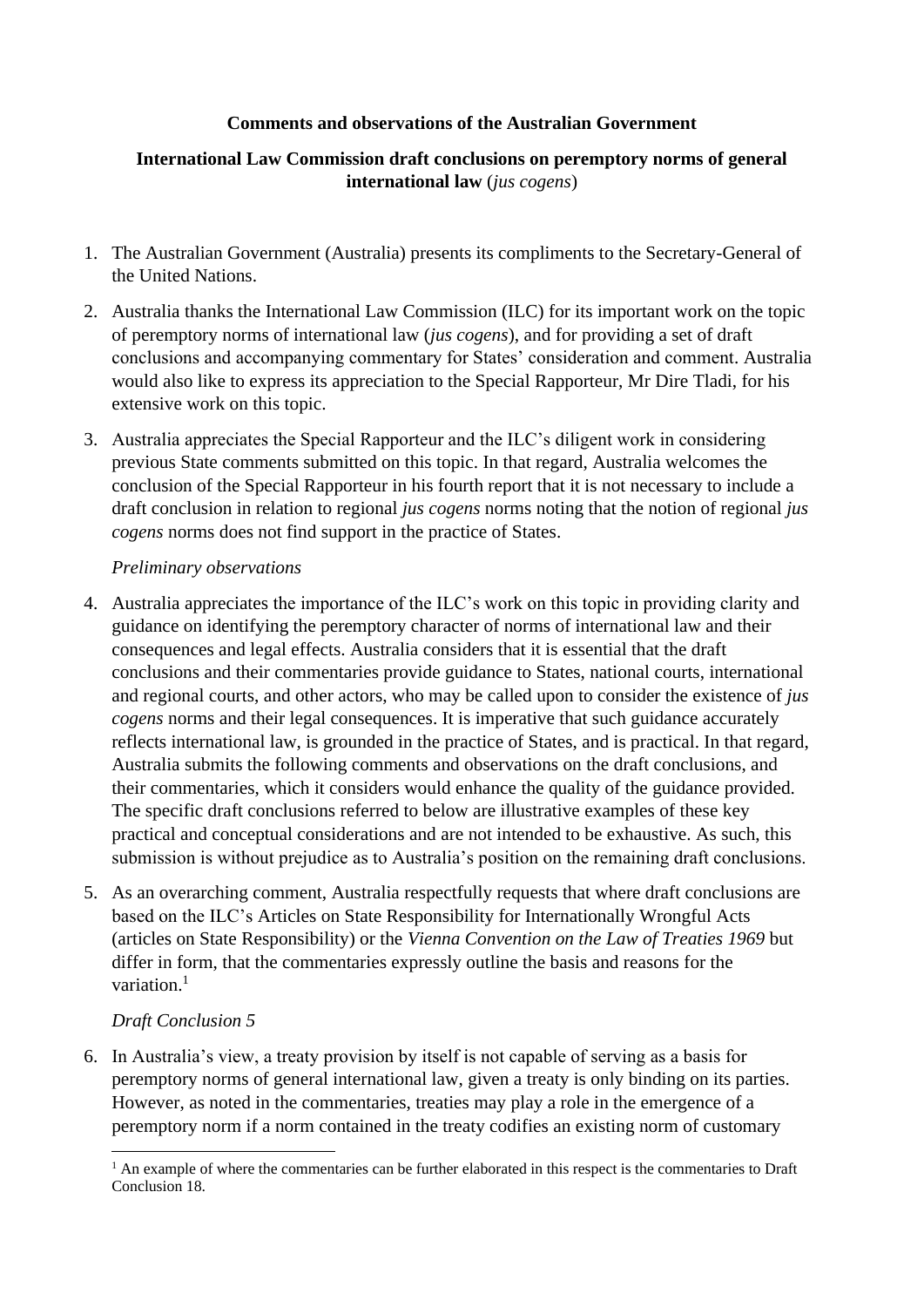international law, crystallises an emerging norm into customary international law or influences State practice such that it may become the basis for a *jus cogens* norm. Australia suggests that the manner in which treaties may form a basis for *jus cogens* norms be clarified in the text of draft conclusion 5(2). Australia also respectfully requests that further evidence of State practice be included in the commentaries to demonstrate the possibility that general principles of law could form the basis of *jus cogens* norms. At this stage, there is no evidence that a general principle of law has in fact served as the basis for a *jus cogens* norm.

# *Draft Conclusion 7*

7. In Australia's view, the standard for the identification of *jus cogens* norms, that being of acceptance and recognition by the international community of States as a whole, should be maintained. Australia considers defining the international community as a whole as "a very large majority of States" as currently reflected in draft conclusion 7(2) has no basis in international law, risks diluting the standard of acceptance and recognition at international law, risks confusing the standard with the formation of customary international law and encourages identifying *jus cogens* norms through a mechanical exercise. Australia therefore urges that draft conclusion 7(2) be removed. Notwithstanding, Australia supports the commentaries that accompany paragraph 2 to the extent that it outlines that acceptance and recognition "as a whole" emphasises that it is States as a collective or community that must accept and recognise the non-derogability of a norm for it to be a *jus cogens* norm; that assessment does not involve a mechanical exercise; and that acceptance and recognition must be across regions, legal systems and cultures.

# *Draft Conclusion 16*

8. In Australia's view further consideration in the commentaries is needed on how draft conclusion 16 interacts with resolutions by the United Nations Security Council (UNSC), noting the issues identified in the commentaries relating to Article 103 of the Charter of the United Nations,<sup>2</sup> its subsequent interpretation and the lack of State practice in this area. Further consideration should also be given to the interaction of draft conclusions 16 and 21 for UNSC resolutions, decisions or acts. Australia's position is that States should not be able to unilaterally assert that a UNSC resolution breaches a *jus cogens* norm, and for that unilateral assertion to provide a justification for a State's non-compliance with the resolution.

# *Draft Conclusion 19*

- 9. In relation to draft conclusion 19, Australia requests that the commentaries identify further State practice and accompanying *opinio juris* that the obligation to cooperate to bring to an end through lawful means any serious breach of a *jus cogens* norm has now attained the status of a rule of customary international law.
- 10. Further guidance and State practice in the commentaries on the source, scope and content of the obligations identified in draft conclusion 19 and commentaries is also requested (beyond noting that it is based on article 41(1) of the articles on State Responsibility), including the obligation to not render aid or assistance and the duty of international organisations to exercise discretion in a manner that is intended to bring to an end serious breaches of

<sup>2</sup> Commentaries to Draft Conclusion 16, paragraph 4.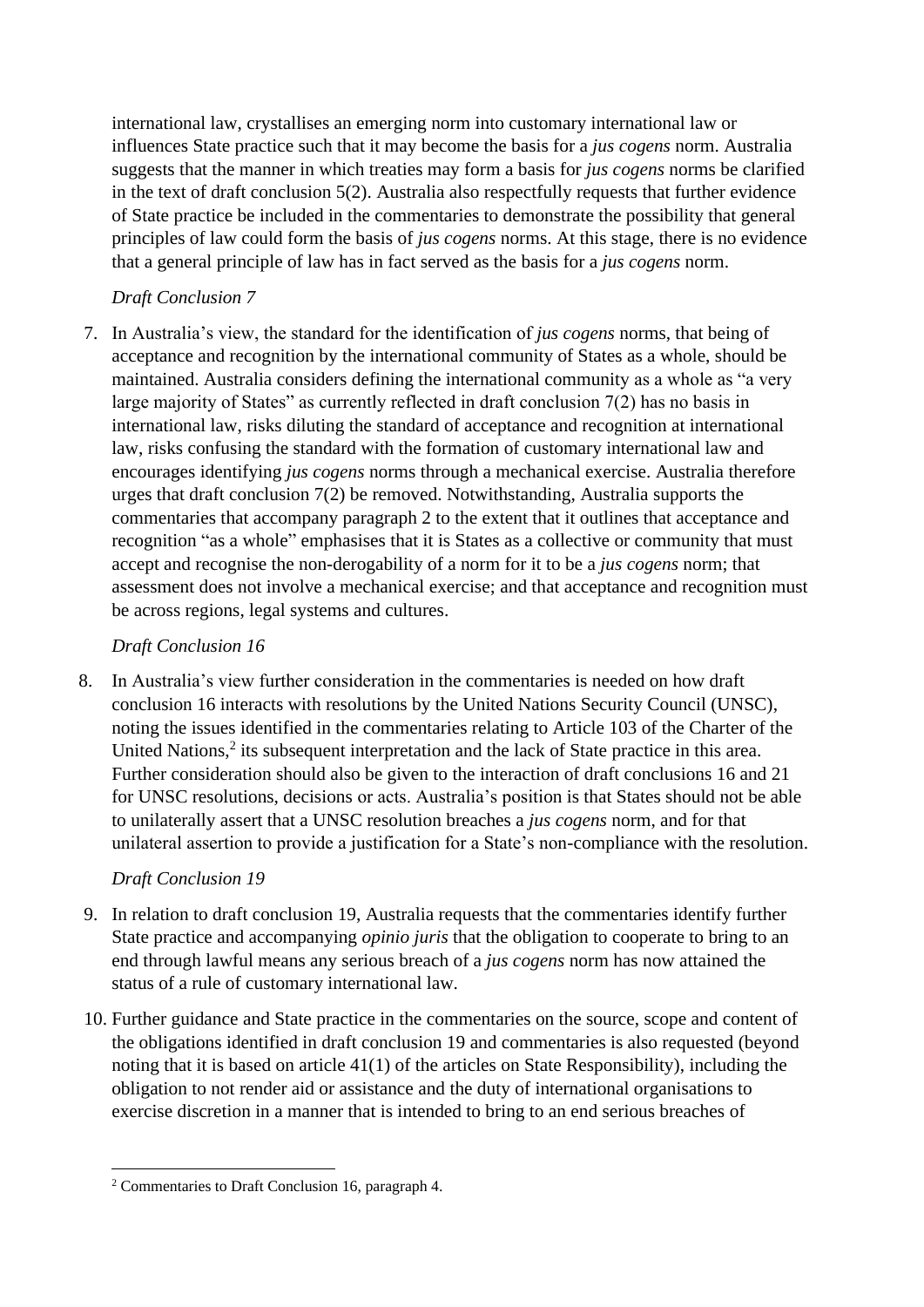peremptory norms of general international law.<sup>3</sup> Australia also invites the ILC to consider whether there have been further developments since its work on the articles on State Responsibility on what obligations of cooperation, of non-recognition and non-assistance apply to States in relation to a breach of a *jus cogens* norm which does not meet the threshold of seriousness in draft conclusion 19(3).

## *Draft Conclusion 21*

11. Australia respectfully submits that draft conclusion 21 is unhelpful and unnecessary for the ILC's work on *jus cogens* norms and that it should be removed. The draft conclusions are not designed to be adopted by States in the form of a treaty, whereas the effect of draft conclusion 21 would be to impose obligations on States beyond those that exist as a consequence of *jus cogens* norms. Australia also submits that draft conclusion 21 may cause confusion for inter-State relations. For example, it is unclear what the outcome would be if the relevant Parties fail to reach a solution within twelve months and do not agree to submit the matter to the International Court of Justice. Further, the commentaries provide no guidance on the application of draft conclusion 21 to circumstances covered by draft conclusions 14 to 16 where a rule of customary international law, unilateral act of a State or a resolution, decision or act of an international organisation conflicts with a *jus cogens* norm.

## *Draft Conclusion 23 and Annex*

- 12. Finally, Australia remains doubtful of the utility of the non-exhaustive list referred to in draft conclusion 23 and annexed to the draft conclusions. Australia submits that the Annex and accompanying commentaries undermine the methodological approach to identifying *jus cogens* norms which the draft conclusions seek to achieve. The Annex and commentaries do not provide guidance on the process by which a norm on the non-exhaustive list has been accepted and recognised as having peremptory character, or what effect has been recognised or treatment has been given by a State, States or international court or tribunal as a result of its peremptory character.
- 13. Instead, as currently drafted, Australia respectfully submits the methodology adopted by the ILC calls into question the status as peremptory of certain norms on the non-exhaustive list. For example, while the non-exhaustive list is purported to draw upon norms to which the ILC has previously referred, the commentaries rely significantly upon the Study Group on fragmentation of international law, rather than the work of the ILC as a whole.<sup>4</sup> Further, the extent to which the Commission, or Study Group of the Commission, refers to a norm in the Annex as having the status of a peremptory norm varies. By way of further example, the 'basic rules of international humanitarian law' is not a well-established or commonly accepted term, demonstrated by the use of several other formulations in the Special Rapporteur's fourth report, including principles of humanitarian law, principles of international humanitarian law and prohibition of war crimes.
- 14. Australia respectfully suggests that the Annex be removed and the ILC alternatively addresses in the commentaries a limited number of established *jus cogens* norms using the methodological approach established by the draft conclusions. Australia considers that such work would provide more useful guidance to States, national courts, international and

<sup>3</sup> Draft conclusion 19, paragraph 5.

<sup>4</sup> Commentaries to draft conclusion 23, paragraphs 5-9.